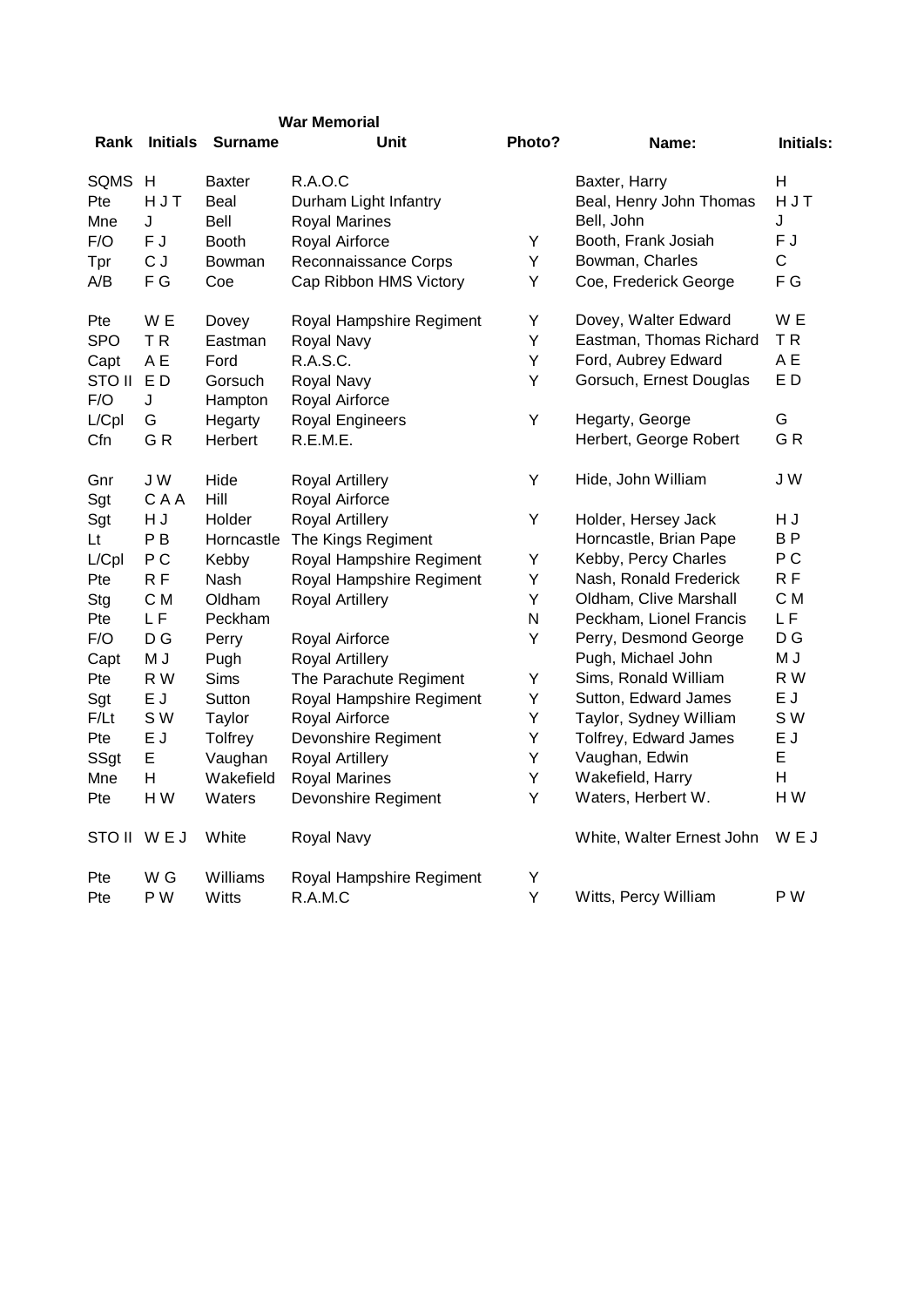| <b>Nationality:</b>                             | Rank:                                              | <b>Regiment/Service:</b>                                                   |
|-------------------------------------------------|----------------------------------------------------|----------------------------------------------------------------------------|
| United Kingdom Private<br>United Kingdom Marine | United Kingdom Warrant Officer Class II (S.Q.M.S.) | Royal Army Ordnance Corps<br>Durham Light Infantry<br><b>Royal Marines</b> |
|                                                 | United Kingdom Flying Officer (Pilot)              | Royal Air Force Volunteer Reserve                                          |
| United Kingdom Trooper                          |                                                    | Reconnaissance Corps, R.A.C.                                               |
| United Kingdom Able Seaman                      |                                                    | Royal Navy                                                                 |
| United Kingdom Private                          |                                                    | Hampshire Regiment                                                         |
|                                                 | United Kingdom Petty Officer Stoker                | Royal Navy                                                                 |
| United Kingdom Captain                          |                                                    | Royal Army Service Corps                                                   |
|                                                 | United Kingdom Stoker 2nd Class                    | Royal Navy                                                                 |
| United Kingdom Lance Corporal                   |                                                    | <b>Royal Engineers</b>                                                     |
| United Kingdom Craftsman                        |                                                    | Royal Electrical and Mechanical Engineers                                  |
| United Kingdom Gunner                           |                                                    | <b>Royal Artillery</b>                                                     |
| United Kingdom Lance Serjeant                   |                                                    | <b>Royal Artillery</b>                                                     |
| United Kingdom Lieutenant                       |                                                    | The King's Regiment (Liverpool)                                            |
| United Kingdom Lance Corporal                   |                                                    | Hampshire Regiment                                                         |
| United Kingdom Private                          |                                                    | Hampshire Regiment                                                         |
| United Kingdom Serjeant                         |                                                    | <b>Royal Engineers</b>                                                     |
| United Kingdon Private                          |                                                    | <b>Pioneer Corps</b>                                                       |
| United Kingdom Flying Officer                   |                                                    | Royal Air Force                                                            |
| United Kingdom Captain                          |                                                    | Royal Artillery                                                            |
| United Kingdom Private                          |                                                    | Parachute Regiment, A.A.C.                                                 |
| United Kingdom Corporal                         |                                                    | Hampshire Regiment                                                         |
|                                                 | United Kingdom Flight Lieutenant                   | Royal Air Force Volunteer Reserve                                          |
| United Kingdom Private                          |                                                    | Devonshire Regiment                                                        |
| United Kingdom Serjeant                         |                                                    | <b>Royal Artillery</b>                                                     |
| United Kingdom Marine                           |                                                    | <b>Royal Marines</b>                                                       |
| United Kingdom Private                          |                                                    | Devonshire Regiment                                                        |
|                                                 | United Kingdom Stoker 2nd Class                    | Royal Navy                                                                 |
|                                                 |                                                    |                                                                            |

United Kingdom Private **Royal Army Medical Corps**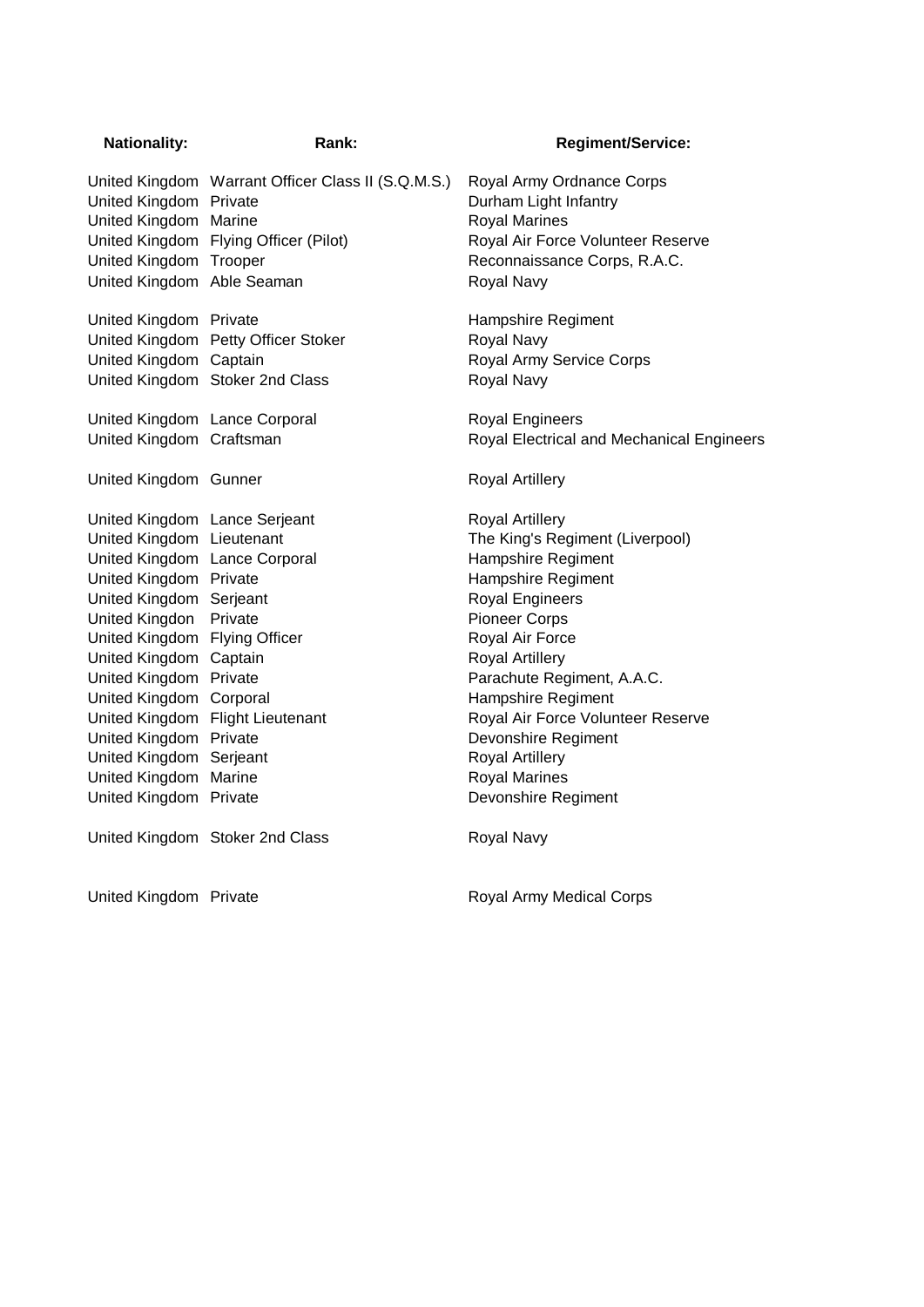| <b>Unit Text:</b>                                          | Age:      | Date of Death: |
|------------------------------------------------------------|-----------|----------------|
| 51 Port Ammunition Depot.                                  | 32        | 25/12/1944     |
| 8th Bn.                                                    | 21        | 11/06/1944     |
| S.S. Daghestan.                                            | 50        | 25/03/1940     |
| 166 Sqdn.                                                  |           | 24/12/1944     |
| 44th (7th Bn. The Queen's Own Royal West Kent Regt.) Regt. | 29        | 17/12/1944     |
| H.M. Submarine Stonehenge.                                 | 26        | 20/03/1944     |
| 2nd Bn.                                                    | 25        | 03/12/1942     |
| H.M.S. Daring                                              | 35        | 18/02/1940     |
|                                                            |           | 01/03/1942     |
| H.M.S. Royal Oak                                           | 20        | 14/10/1939     |
| 82 Assault Sqn.                                            | 25        | 24/04/1945     |
|                                                            | 43        | 04/01/1945     |
| 125 Bty., 38 Lt. A.A. Regt.                                | 39        | 18/02/1943     |
| 242 Bty., 48 Lt. A.A. Regt.                                | 32        | 06/03/1945     |
| 13th Bn.                                                   | 26        | 13/02/1944     |
| 5th Bn.                                                    | 21        | 10/02/1944     |
| 1/4th Bn.                                                  | Not known | 09/09/1943     |
| 11 Map Reproduction Sec.                                   | 29        | 10/09/1944     |
|                                                            | 20        | 19/03/1943     |
| 224 Sqdn.                                                  | 29        | 04/10/1939     |
|                                                            | 25        | 03/06/1944     |
| 7th Bn.                                                    | 22        | 24/03/1945     |
| $1/4$ th Bn.                                               | 22        | 27/03/1943     |
|                                                            | 35        | 21/07/1943     |
| 2nd Bn.                                                    | 31        | 19/06/1944     |
| 85 Anti Tank Regt.                                         | 36        | 24/08/1944     |
| H.M.S. Royal Oak.                                          | 18        | 14/10/1939     |
| 12th (Airborne) Bn.                                        | 28        | 24/03/1945     |
| H.M.S. Godetia                                             | 19        | 06/09/1940     |
| 130 Field Amb                                              | 21        | 26/12/1940     |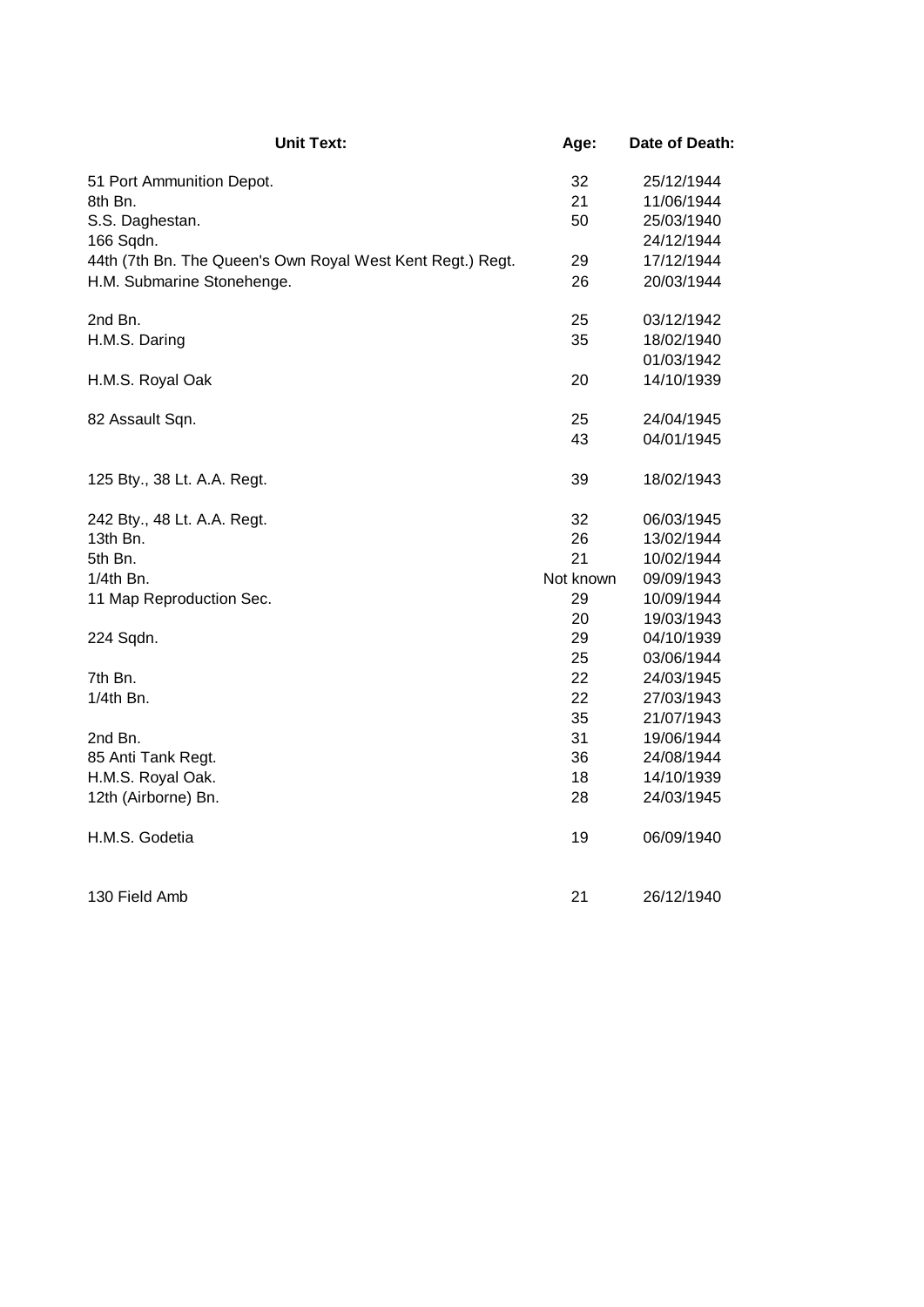| <b>Comm</b>        |
|--------------------|
| <b>Service No:</b> |
| 7584460            |
| 14398596           |
| CH/X 20925         |
| 182236             |
| 5497638            |
| 'P/SSX 17480'      |
| 5503769            |
| P/K 63997          |
| 96622              |
| P/KX 95926         |
| 1874637            |
| 7591940            |
| 11275054           |
| 1614385            |
| 151638             |
| 5512620            |
| 5500342            |
| 1885412            |
| 7646781            |
| 37899<br>121680    |
| 5392104            |
| 5500337            |
| 105970             |
| 5507864            |
| 1066781            |
| PO/X 3201          |
| 1531572            |
| P/KX 102381        |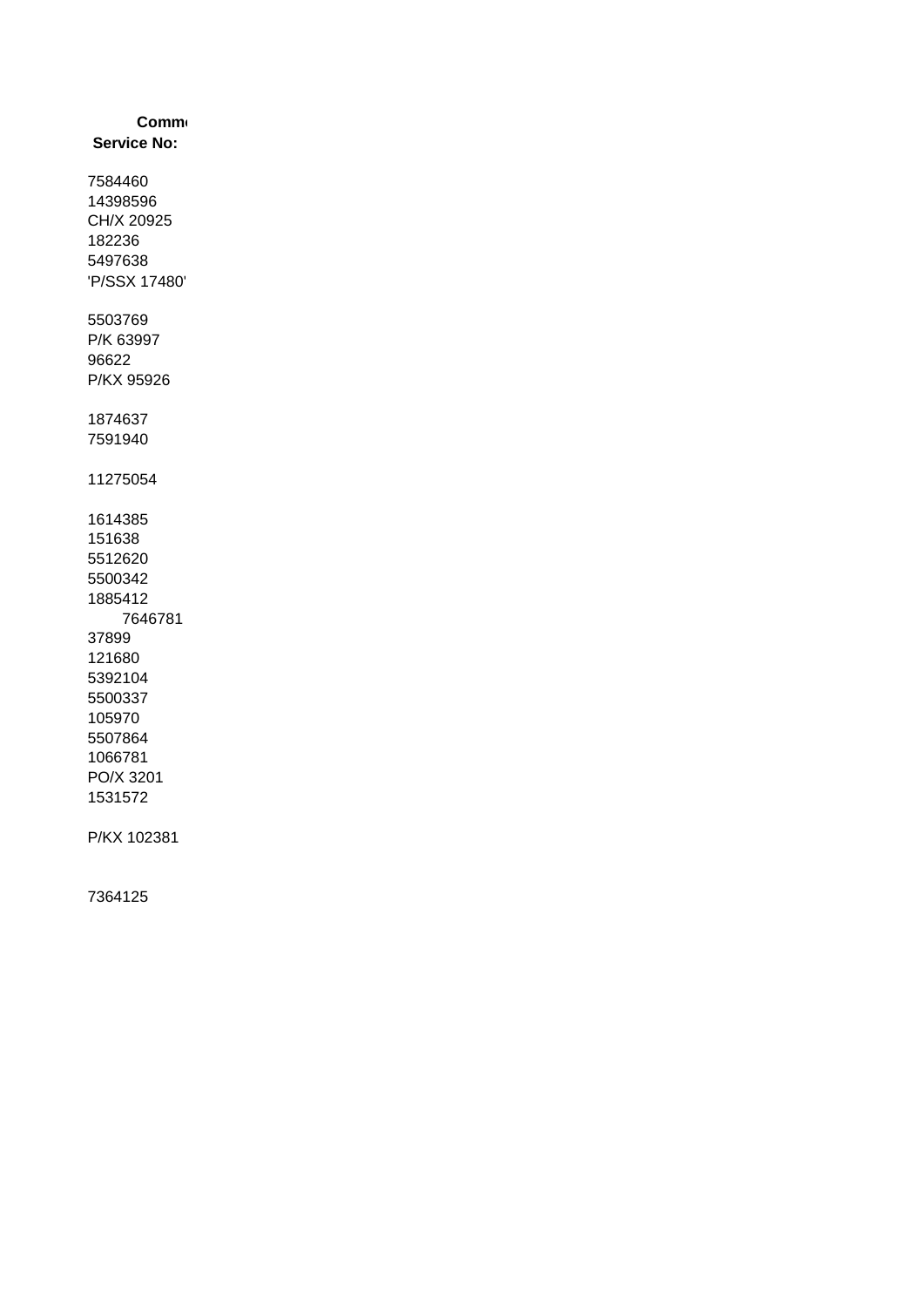## **Commonwealth War Graves Records**

## **Additional information:**

Son of John and Mary Emily Baxter, of Melton Mowbray, Leicestershire; husband of Muriel Lilian Baxter. Son of Henry George and Louisa Olive Beal, of Dover.

Son of John and Mary Ann Bell; husband of Doris Bell, of Newbury, Berkshire.

Son of Charles John and Mary Ann Bowman; husband of Violet May Bowman, of Whitchurch, Hampshire. Son of Leslie and Mable Coe of Whitchurch, Hampshire

Son of Arthur and Louise Dovey, of Whitchurch, Hampshire; husband of Eva Betty Dovey, of East Anton, Hampshire.

Son of William George and Betsy Eva Eastman; husband of Daisy Ellen Eastman, of Whitchurch,

Son of Commissioned Gunner E. G. Gorsuch, R.N., and Alice Lucy Gorsuch, of Whitchurch, Hampshire.

Son of Daniel and Mary Hegarty; husband of Winifred M. Hegarty, of Freefolk, Hampshire.

Son of John Newman Hide and Kate Hide, of Whitchurch, Hampshire; husband of Annie Grace Hide, of Whitchurch.

Son of Thomas William and Alice Holder; husband of Patricia Maud Holder, of Dummer, Hampshire. Son of Edward Winsor Horncastle and Charlotte Mabel Horncastle, of Swanage, Dorsetshire.

Son of Harold and Beatrice N. Kebby, of Whitchurch, Hampshire.

Son of William Henry and Elizabeth Ellen Nash, of Whitchurch, Hampshire.

Son of John Stanley Marshall Oldham, and of Alice Oldham, of Southampton.

Son of Lionel George and Edith May Peckham, of Dummer

Son of George T. Perry and F. M. Perry, of Whitchurch; husband of Kathlyn Perry. N.W. part.

Son of Lt.-Col. Archibald John Pugh, and of Marion Fraser Pugh, of Whitchurch, Hampshire.

Son of William and Elizabeth May Sims, of Whitchurch, Hampshire.

Son of James and Dorothy Sutton; husband of Doris Joan Sutton, of Luton, Chatham, Kent.

Son of Henry Thomas and Eliza Maud Taylor; husband of Victoria May Taylor, of Whitchurch, Hampshire.

Son of Edwin and Emily Vaughan, of Otham, Kent; husband of Hilda M. Vaughan, of Whitchurch, Son of Noah and Evelyn Daisy Wakefield, of Whitchurch, Hampshire. Son of Herbert and Daisy Elizabeth Waters; husband of Eileen Amy Waters, of Salisbury.

Son of Edwin and Fanny White, of Tidworth, Hampshire.

Son of George James Witts and Agnes Matilda Witts, of Whitchurch.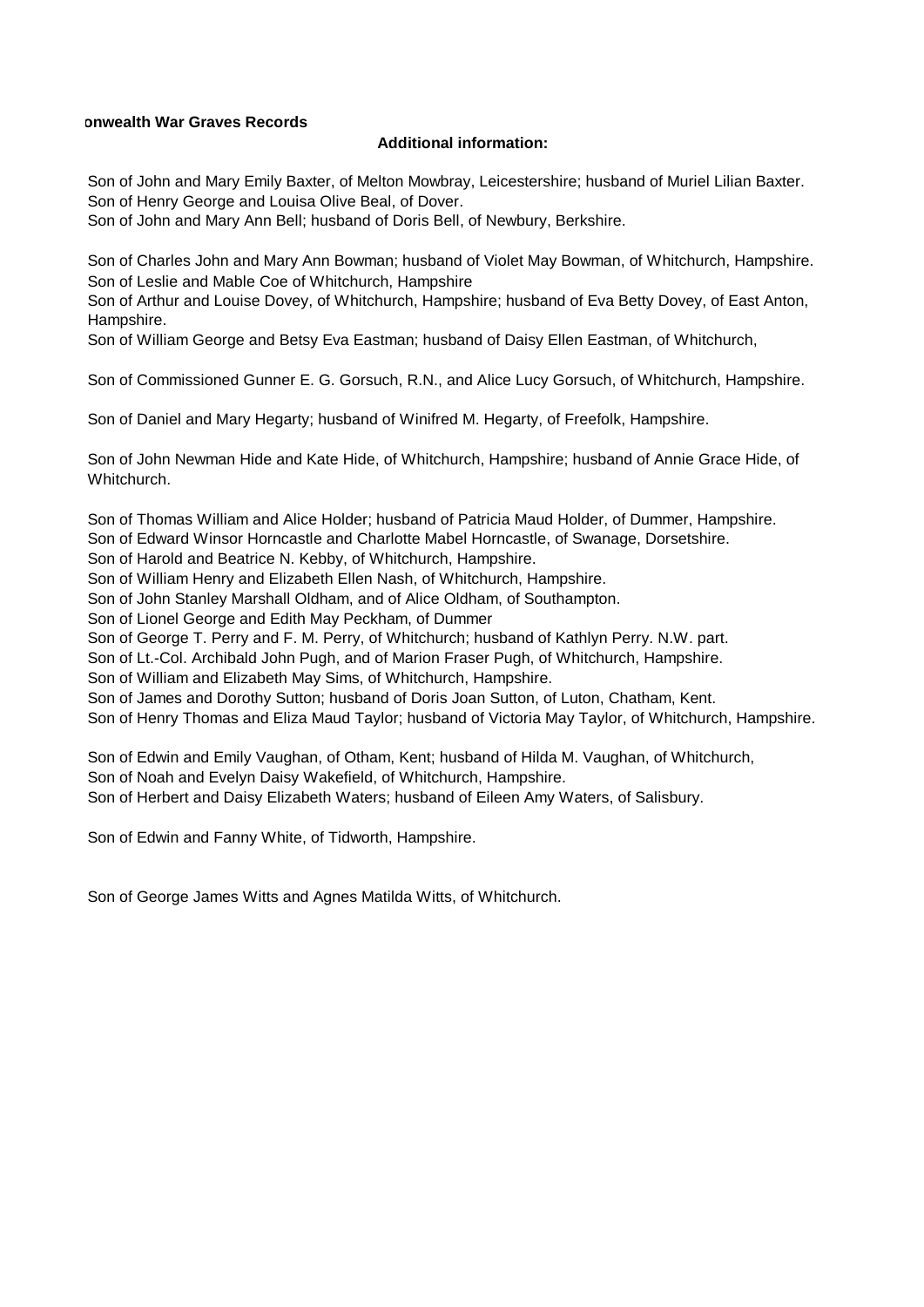## **Grave/Memorial Reference: Cemetery/Memorial:**

| V.E.4.                    | La Delivrande War Cemetery, Douvres      |
|---------------------------|------------------------------------------|
| II. E. 9.                 | Tilly-Sur-Seulles War Cemetery           |
| 39, 3.                    | <b>Chatham Naval Memorial</b>            |
| 2. J. 19.                 | <b>Rheinberg War Cemetery</b>            |
| III, A, 2.                | Forli War Cemetery                       |
| Panel 82, Column 1.       | <b>Portsmouth Naval Memorial</b>         |
| Face 22.                  | Medjez-El-Bab Memorial                   |
| Panel 41, Column 2.       | <b>Portsmouth Naval Memorial</b>         |
| Column 97.                | Singapore Memorial                       |
| Panel 35, Column 2.       | <b>Portsmouth Naval Memorial</b>         |
| 7. H. 14.                 | Becklingen War Cemetery                  |
| N. D. 8.                  | Labuan War Cemetery                      |
| 8. G. 2.                  | Benghazi War Cemetery                    |
| Column 6.                 | Singapore Memorial                       |
| 5. A. 10.                 | Rangoon War Cemetery                     |
| V, H, 3.                  | Minturno War Cemetery                    |
| I. B. 2.                  | Salerno War Cemetery                     |
| I, D, 4.                  | Caserta War Cemetery                     |
| East part. Row 3. Grave 5 | Whitchurch (All Hallows) Church Cemetery |
| <b>Grave 578.</b>         | Longparish Cemetery                      |
| II. D. 10.                | Beach Head War Cemetery, Anzio           |
| 41. D. 9.                 | <b>Reichswald Forest War Cemetery</b>    |
| 1. N. 10.                 | Beja War Cemetery                        |
| Panel 121.                | Runnymede Memorial                       |
| XII. J. 2.                | Hottot-Les-Bagues War Cemetery           |
| Face 2.                   | Rangoon Memorial                         |
| Panel 36, Column 2.       | <b>Portsmouth Naval Memorial</b>         |
| Coll. grave 34. A. 1-11.  | Reichswald Forest War Cemetery           |
| Panel 42, Column 3.       | <b>Portsmouth Naval Memorial</b>         |
|                           |                                          |

East Part. Row 1. Grave 23. Whitchurch (All Hallows) Church Cemetery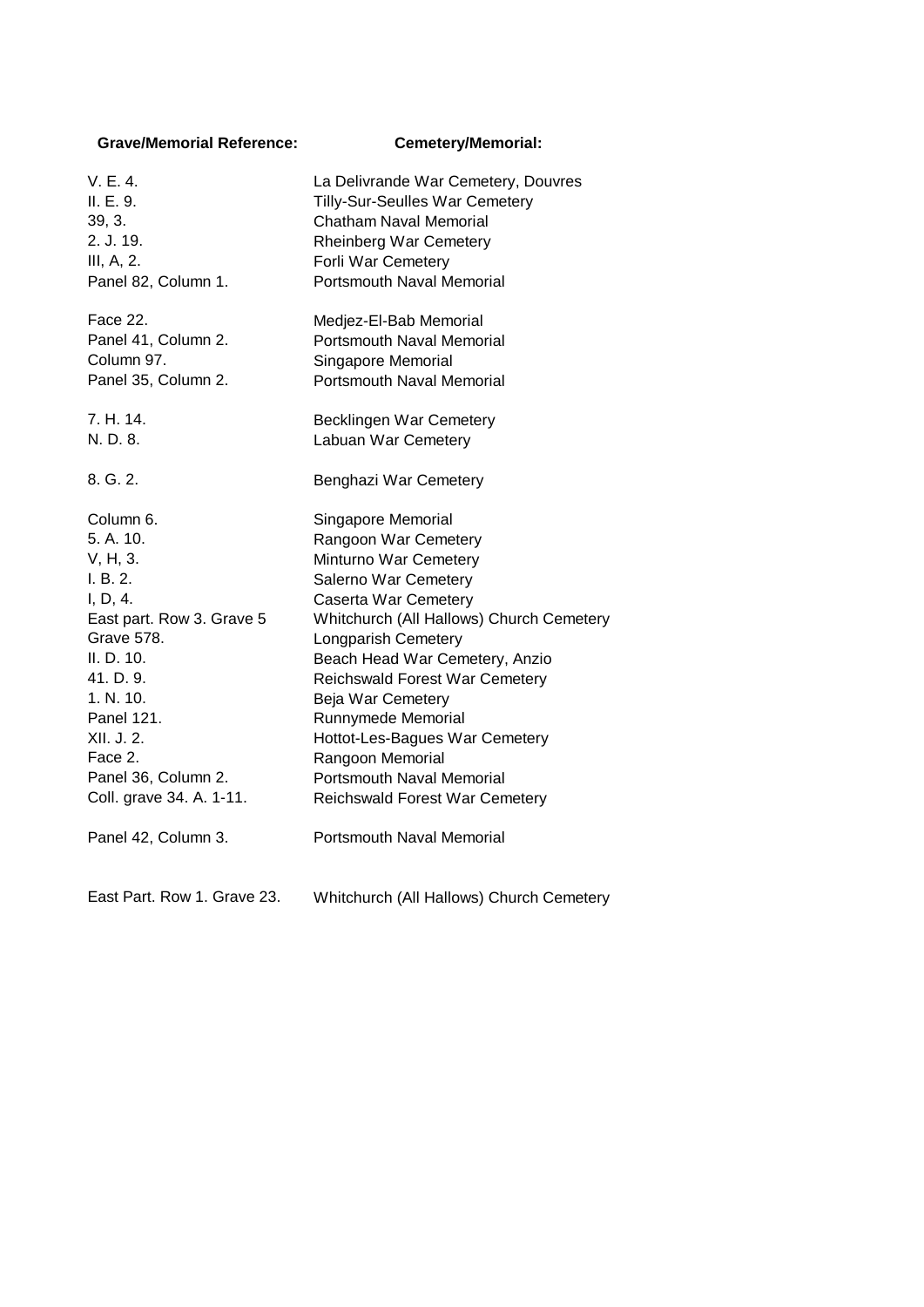He and all his crew were killed when Lancaster NG297 AS-K2 crashed near Cologne, v

Reported missing after failing to arrive at Ceylon on 20 March as expected. It is not know

Torpedoed by U-23 (Otto Kretschmer) 40 miles east of the Pentland Firth; 157 lost

Torpedoed by U-47 (Günther Prien) at Scapa Flow Not able to identify this casualty on the CWG records

Not able to identify this casualty on the CWG records

Mentioned in Despatches and 2 Bars

Coastal Command

Tolfree' in Photo Album

Torpedoed by U-47 (Günther Prien) at Scapa Flow Photo Album has middle name as Wyndham

Flower class corvette, sunk in collision Not able to identify this casualty on the CWG records. George Williams per Photo Album